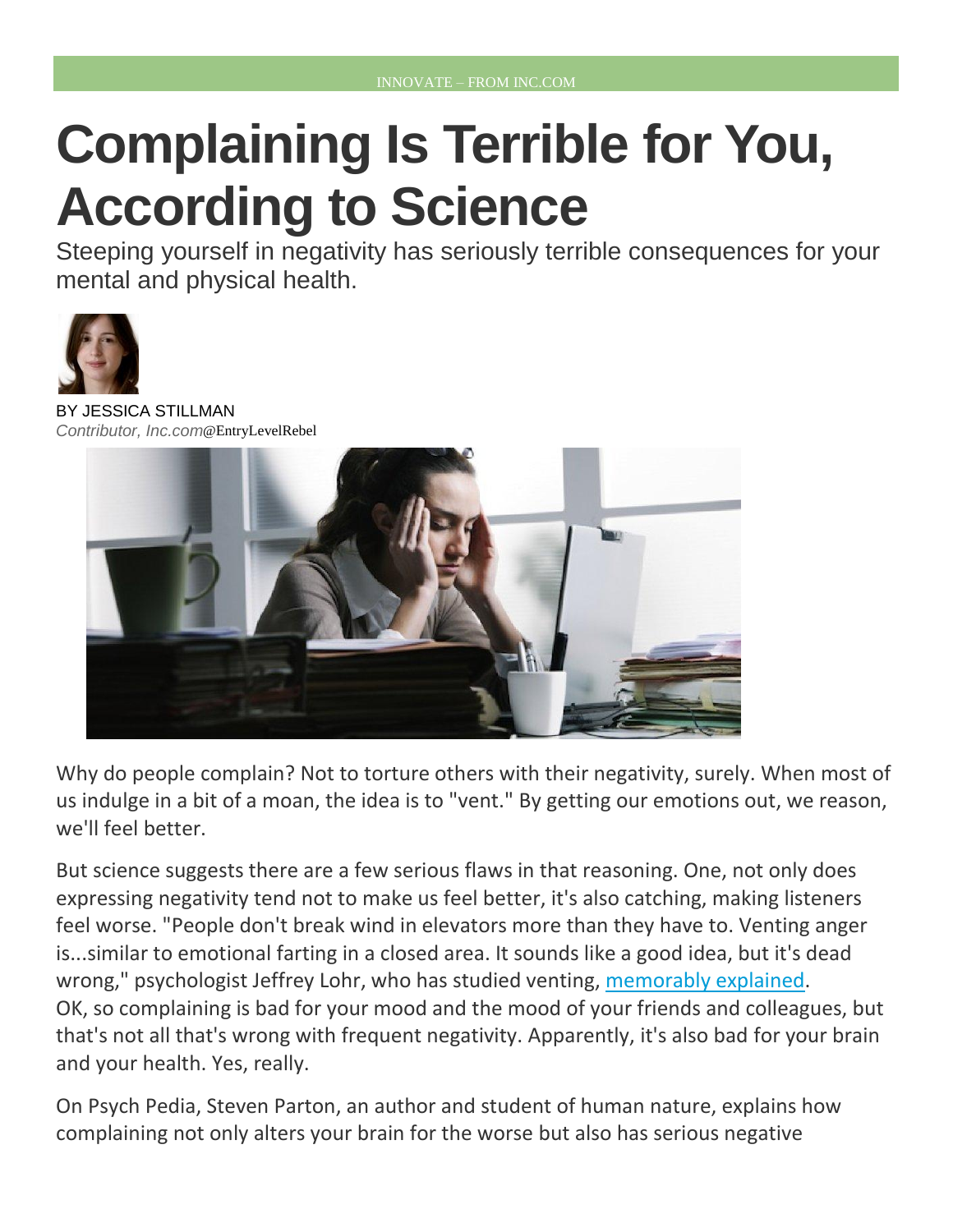repercussions for your mental health. In fact, he goes so far as to say [complaining can](http://psychpedia.blogspot.com.cy/2015/11/the-science-of-happiness-why.html)  [literally kill you.](http://psychpedia.blogspot.com.cy/2015/11/the-science-of-happiness-why.html) Here are three of the ways he claims that complaining harms your health:

## **1. "Synapses that fire together wire together."**

This is one of the first lessons neuroscience students learn, according to Parton. "Throughout your brain there is a collection of synapses separated by empty space called the synaptic cleft. Whenever you have a thought, one synapse shoots a chemical across the cleft to another synapse, thus building a bridge over which an electric signal can cross, carrying along its charge the relevant information you're thinking about," Parton explains.

"Here's the kicker," he continues. "Every time this electrical charge is triggered, the synapses grow closer together in order to decrease the distance the electrical charge has to cross.... The brain is rewiring its own circuitry, physically changing itself, to make it easier and more likely that the proper synapses will share the chemical link and thus spark together--in essence, making it easier for the thought to trigger."

So let's boil that down--having a thought makes it easier for you to have that thought again. That's not good news for the perpetually gloomy (though happily, it seems gratitude, can work the opposite way, [building up your positivity muscles\)](http://www.inc.com/jessica-stillman/the-amazing-way-gratitude-rewires-your-brain-for-happiness.html). It gets worse, too. Not only do repeated negative thoughts make it easier to think yet more negative thoughts, they also make it more likely that negative thoughts will occur to you just randomly walking down the street. (Another way to put this is that being consistently negative starts to push your personality towards the negative).

Parton explains how these closer synapses result in a generally more pessimistic outlook: "Through repetition of thought, you've brought the pair of synapses that represent your [negative] proclivities closer and closer together, and when the moment arises for you to form a thought...the thought that wins is the one that has less distance to travel, the one that will create a bridge between synapses fastest." Gloom soon outraces positivity.

## **2. You are whom you hang out with.**

Not only does hanging out with your own negative thoughts rewire your brain for negativity, hanging out with negative people does much the same. Why?

"When we see someone experiencing an emotion (be it anger, sadness, happiness, etc), our brain 'tries out' that same emotion to imagine what the other person is going through. And it does this by attempting to fire the same synapses in your own brain so that you can attempt to relate to the emotion you're observing. This is basically empathy. It is how we get the mob mentality.... It is our shared bliss at music festivals," Parton writes. "But it is also your night at the bar with your friends who love love love to constantly bitch."